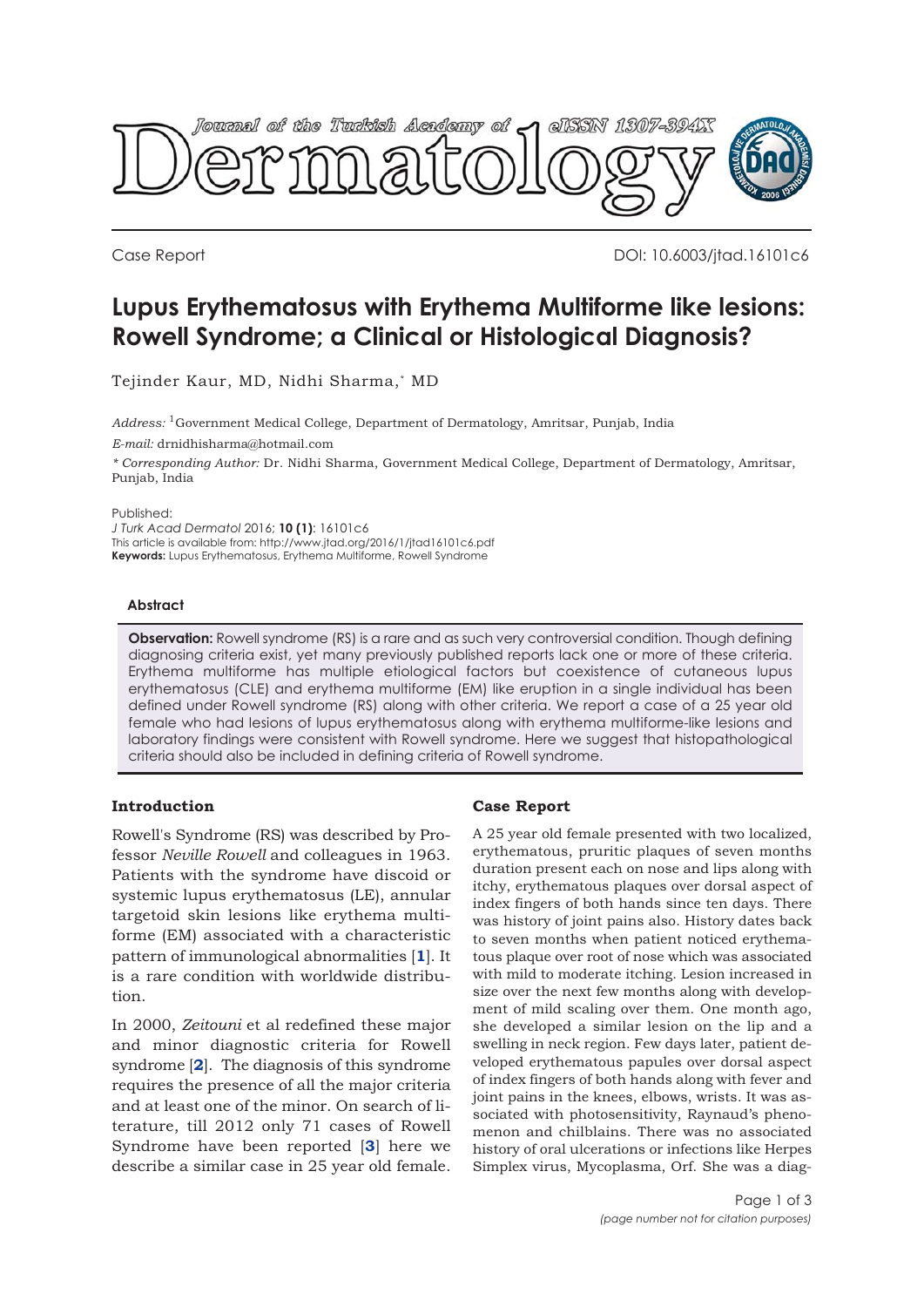### *J Turk Acad Dermato*l 2016; **10 (1)**: 16101c6. http://www.jtad.org/2016/1/jtad16101c6.pdf



**Figure 1.** Showing erythematous plaque over the root of the nose

nosed case of hypothyroidism on treatment with thyroxin (100 microgram/day). Family history was not significant.

On muco-cutaneous examination, two round welldefined erythematous and indurated plaques of size 2 x 3 cm were present over root of the nose and centre of the upper lip. Both had slight central atrophy and mild scaling (**Figure 1**). Erythematous plaques with halo and central hyperpigmented targetoid lesion were present over the volar aspect of index finger of both the hands (**Figure 2**). Skin biopsy was done from lesion on the right finger. All mucosae were spared.

Autoimmune screening revealed positivity for Rheumatoid Arthritis factor (RF), Anti-Ro, and Anti-La antibodies while Anti Nuclear Antibodies (ANA) was negative. Histopathological examination revealed laminated hyperkeratosis, acanthosis, hypergranulosis and lymphocytic infiltrate around tips of rete ridges but without any evidence of necrotic keratinocytes. It was found to be consistent with lupus erythematosus.

A short course of tapering oral and topical steroids for a few months showed complete resolution of cutaneous lesions without any scarring. Since then there has been no recurrence during the follow-up of many months.

### **Discussion**

The association between Lupus Erythematosus (LE) and Erythema multiforme (EM) was originally described by *Scholtz* in 1922 [**[4](#page-2-0)**]. During a study of 120 patients with chronic discoid LE, *Rowell* et al in 1963 reported this entity in four female patients characterized by discoid LE, EM-like lesions, a positive test for Rheumatoid Factor, speckled Anti Nuclear



**Figure 2.** Showing targeted lesion on the side of the index finger

Antibodies (ANA) and a saline extract of human tissue (anti-SJT) [**[1](#page-2-0)**].

In 2000, *Zeitouni* et al redefined Rowell's syndrome with major and minor criteria [**[2](#page-2-0)**].

Major criteria included

i) Lupus erythematosus: Systemic LE, Discoid LE or Subacute Cutaneous LE

ii) EM like lesions (with / without involvement of the mucous membranes),

iii) Speckled pattern of ANA.

Minor criteria:

- i) Chilblains
- ii) Anti-Ro antibody or anti-La antibody
- iii) Positive Rheumatoid Factor.

The diagnosis of this syndrome requires the presence of all the major criteria and at least one of the minor.

Since the diagnosis of RS is based on clinical and immunological criteria, the case presented here fulfilled most of the criteria described by *Zeitouni* other than ANA factor. As analyzed by *Antiga* et al speckled pattern of ANA was found in only 60.4% of the reported cases of RS [**[3](#page-2-0)**].

The histopathology of EM like lesion in our case was consistent with LE which made us probe the histopathological findings of previously reported cases of RS. In the original case series of four patients by *Rowell*, only one patient had the histopathological description consistent with EM like lesion [**[1](#page-2-0)**]. So the other three cases could have been Subacute